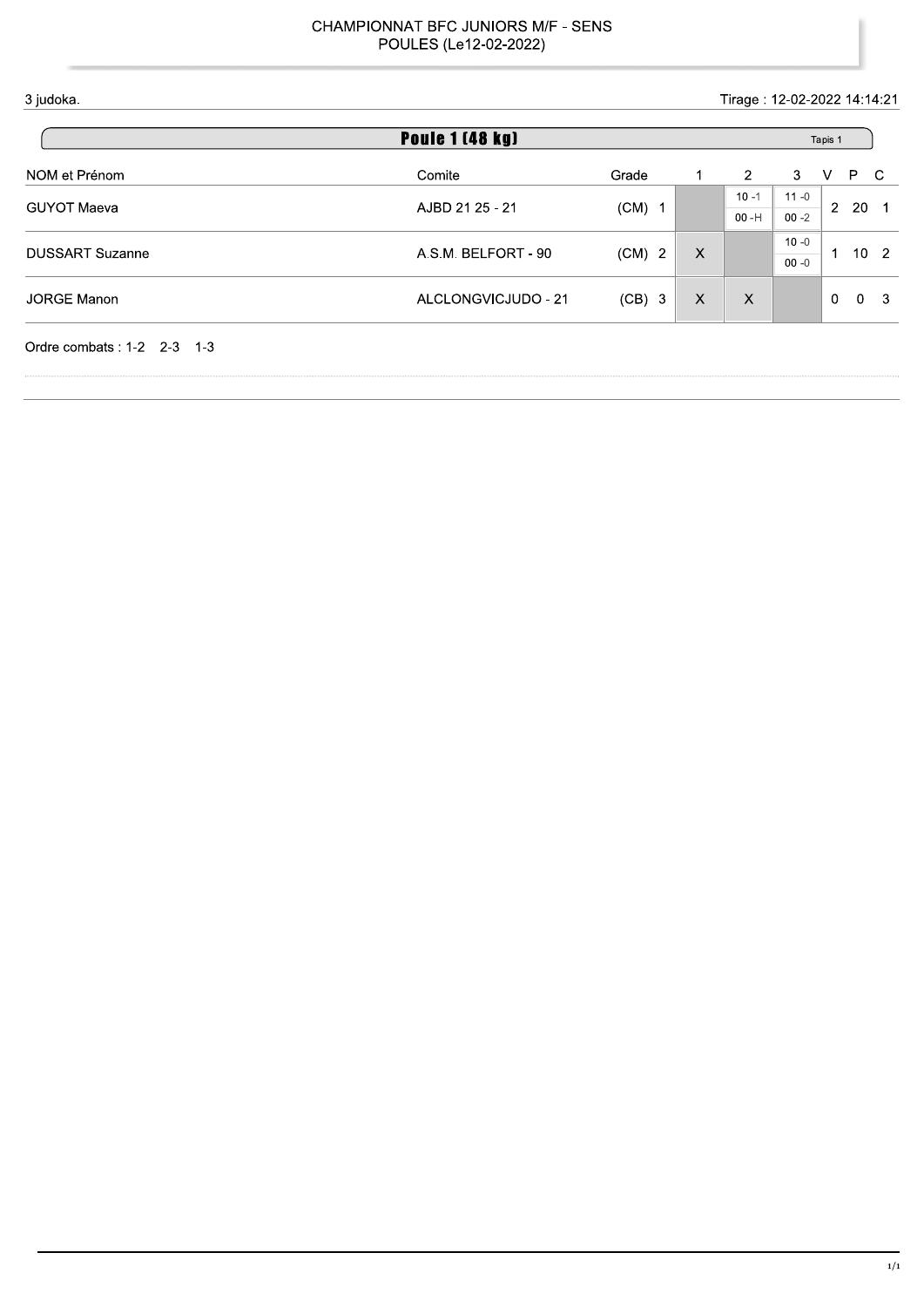| <b>GAUDET Nastasia</b><br>$_{2D}$            | JUDO BELLENEUVE - 21                             | <b>GAUDET N.</b>                                                                                                                                                                        | Junior F 52 kg<br>Nb. Judoka: 8<br>Tirage: 12-02-2022 14:15:28                                                                                                                                           |
|----------------------------------------------|--------------------------------------------------|-----------------------------------------------------------------------------------------------------------------------------------------------------------------------------------------|----------------------------------------------------------------------------------------------------------------------------------------------------------------------------------------------------------|
| ID<br><b>THOMASSET Morgane</b>               | $10 - 0 / 00 - 0$<br><b>AVENIR DE THISE - 25</b> |                                                                                                                                                                                         |                                                                                                                                                                                                          |
| <b>SEMON Chloe</b><br>ſСM                    | JUDO CLUB AVALL - 89                             | $10 - 0 / 00 - 0$<br>LEITE ALVES PINTO N.                                                                                                                                               | <b>GAUDET N.</b>                                                                                                                                                                                         |
| <b>LEITE ALVES PINTO Nina</b><br> 1D         | $10 - 0 / 00 - 0$<br>AJBD 21 25 - 21             |                                                                                                                                                                                         |                                                                                                                                                                                                          |
|                                              |                                                  | <b>GAUDET N.</b><br>$11 - 0/00 - 0$                                                                                                                                                     |                                                                                                                                                                                                          |
| <b>CAPPELLO--JOLY Hanae</b>                  | AJBD 21 25 - 21                                  | CAPPELLO--JOLY H.                                                                                                                                                                       |                                                                                                                                                                                                          |
| $ $ <sub>1D</sub><br><b>LACHAL Charlotte</b> | $01 - 0 / 00 - 2$<br>ROCHEFORT JUDO/ - 39        |                                                                                                                                                                                         |                                                                                                                                                                                                          |
|                                              |                                                  |                                                                                                                                                                                         | <b>BOUCHOUX C.</b>                                                                                                                                                                                       |
|                                              |                                                  | $01 - 2 / 00 - 0$                                                                                                                                                                       |                                                                                                                                                                                                          |
| <b>DELHUMEAU Lea</b>                         | J.C.CHALONNAIS - 71                              | BOUCHOUX C.                                                                                                                                                                             |                                                                                                                                                                                                          |
| <b>BOUCHOUX Caroline</b><br><b>CM</b>        | $10 - 0 / 00 - 0$<br>AJBD 21 25 - 21             |                                                                                                                                                                                         |                                                                                                                                                                                                          |
|                                              |                                                  |                                                                                                                                                                                         |                                                                                                                                                                                                          |
|                                              |                                                  |                                                                                                                                                                                         | <b>CLASSEMENT</b>                                                                                                                                                                                        |
|                                              |                                                  | 1. GAUDET Nastasia<br>2. BOUCHOUX Caroline<br>3. DELHUMEAU Lea<br>3. CAPPELLO--JOLY Hanae<br>5. THOMASSET Morgane<br>5. LEITE ALVES PINTO Nina<br>7. SEMON Chloe<br>7. LACHAL Charlotte | <b>JUDO BELLENEUVE - 21</b><br>AJBD 21 25 - 21<br><b>J.C.CHALONNAIS - 71</b><br>AJBD 21 25 - 21<br><b>AVENIR DE THISE - 25</b><br>AJBD 21 25 - 21<br><b>JUDO CLUB AVALL - 89</b><br>ROCHEFORT JUDO/ - 39 |
| THOMASSET M.                                 |                                                  | THOMASSET M.                                                                                                                                                                            |                                                                                                                                                                                                          |

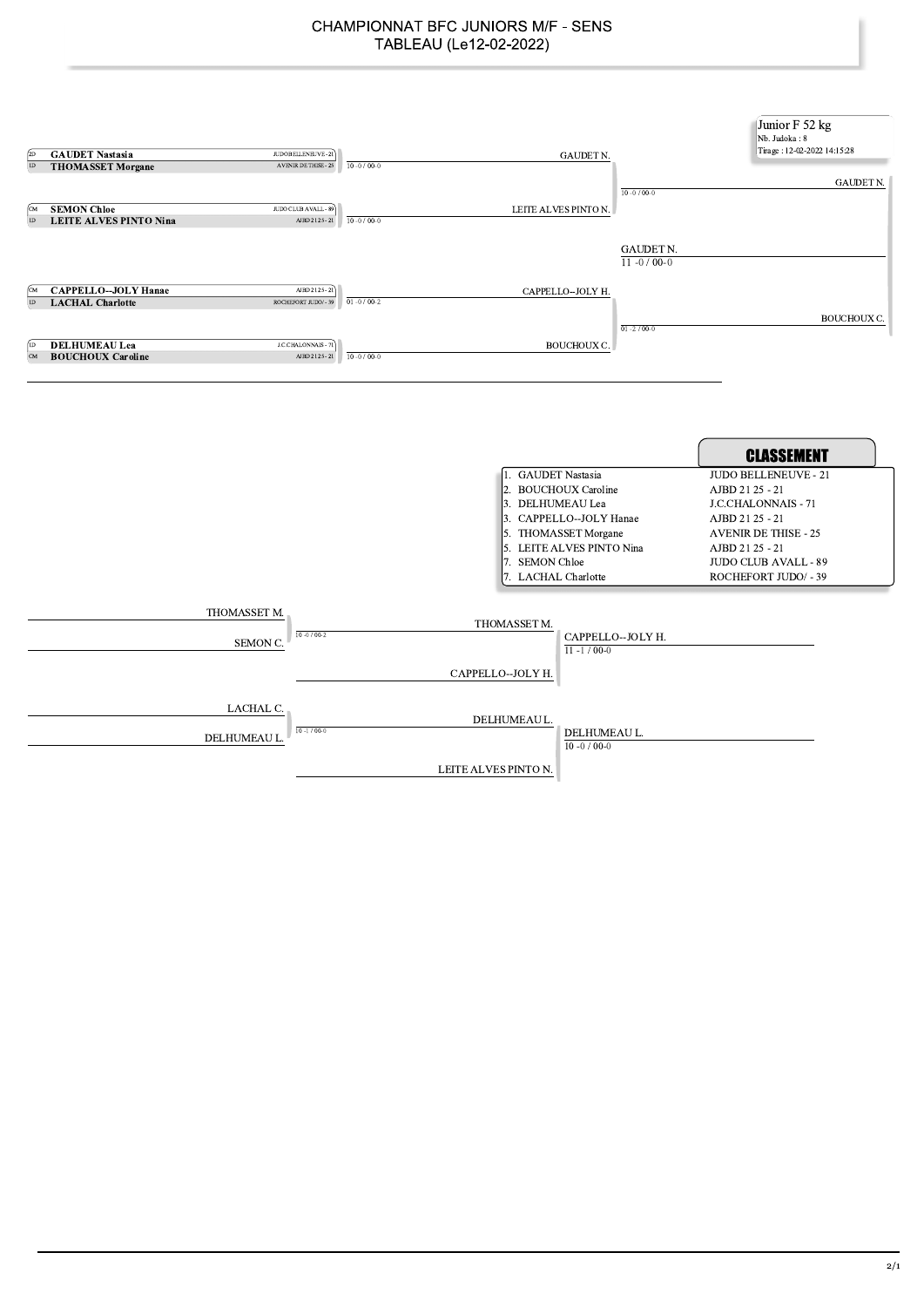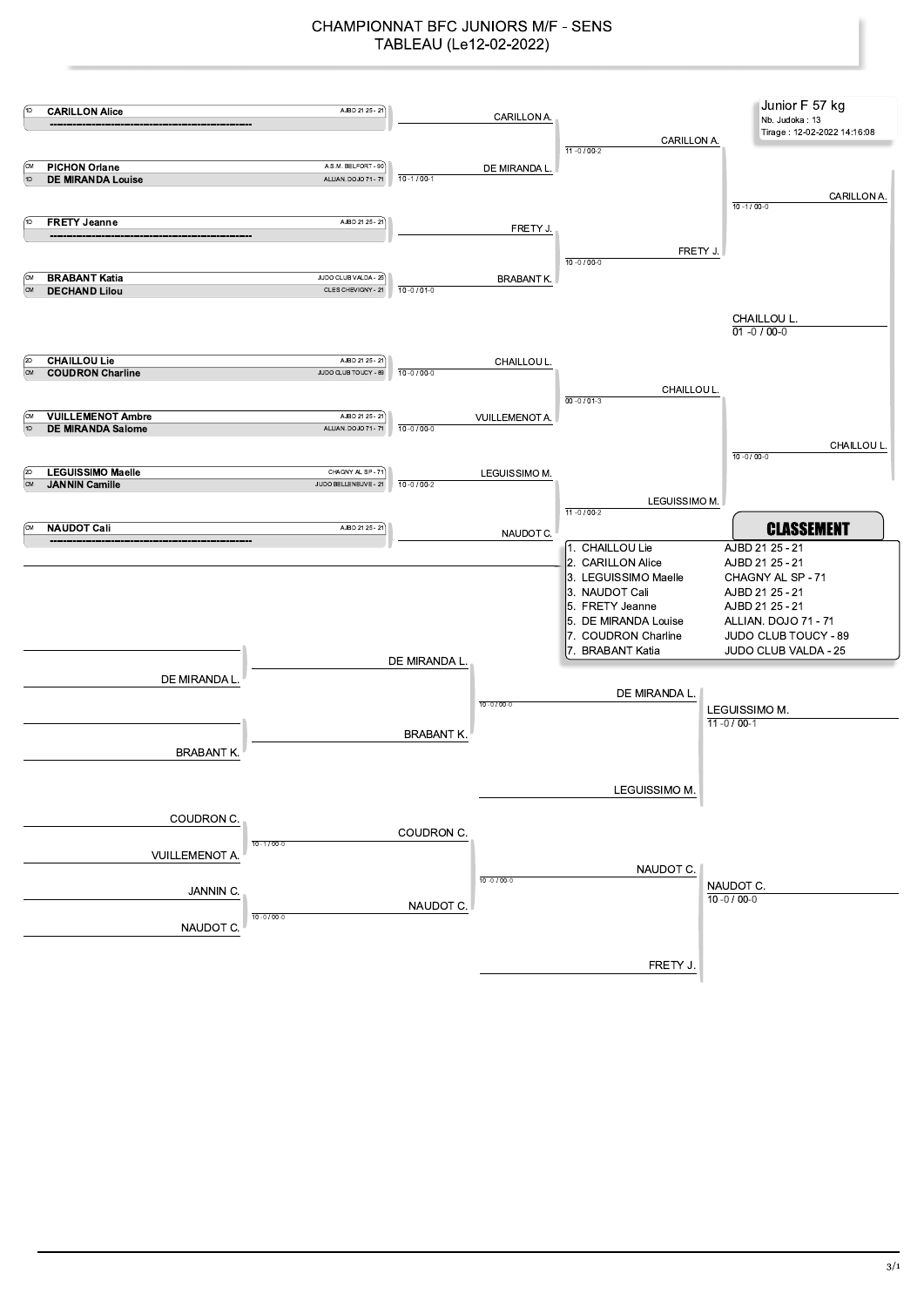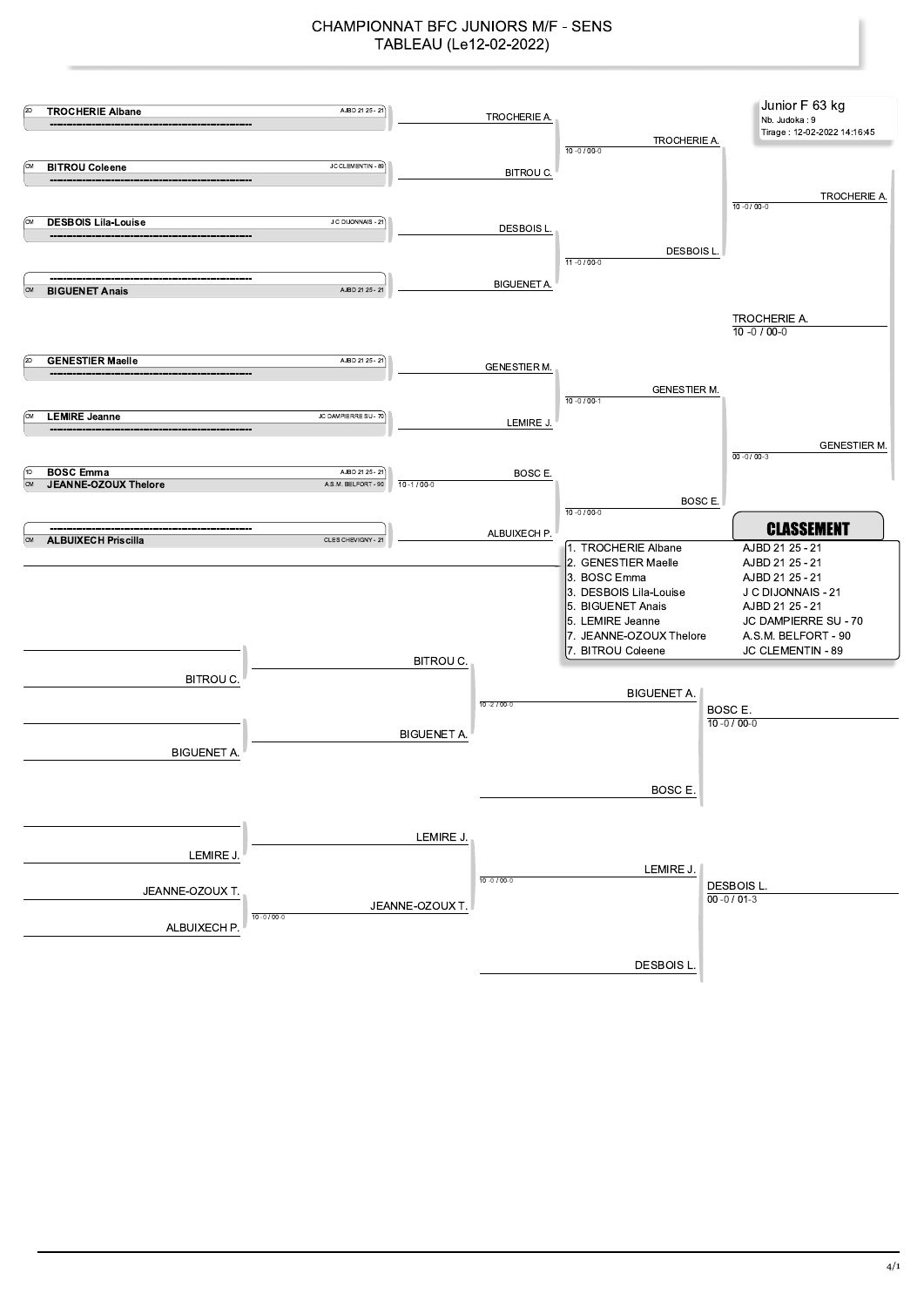| (ID<br>CM<br>ſсм              | <b>NASR Helene</b><br>J.C.CHALONNAIS - 71<br><b>SIXDENIER Clara</b><br>A.J.B.LEDONIEN - 39<br><b>VOUTEY Alexia</b><br>AJBD 21 25 - 21 | $10 - 0 / 00 - 0$ | NASR H.<br>$10 - 1 / 01 - 2$<br><b>GRIME A.</b>                                                                                                               | Junior F 70 kg<br>Nb. Judoka: 8<br>Tirage: 12-02-2022 14:17:16<br>NASR H.                                                                                                                             |
|-------------------------------|---------------------------------------------------------------------------------------------------------------------------------------|-------------------|---------------------------------------------------------------------------------------------------------------------------------------------------------------|-------------------------------------------------------------------------------------------------------------------------------------------------------------------------------------------------------|
| $\overline{\text{CM}}$        | A.S.M. BELFORT - 90<br><b>GRIME Axelle</b>                                                                                            | $10 - 0 / 00 - 0$ | <b>BARATOP.</b><br>$10 - 0 / 00 - 0$                                                                                                                          |                                                                                                                                                                                                       |
| (ID<br>$\overline{\text{CB}}$ | <b>LAURO</b> Isaure<br>AJBD 21 25 - 21<br>JC SENNECEY LE - 71<br><b>VALENTE Emma</b>                                                  | $10 - 0 / 00 - 1$ | LAURO I.<br>$10 - 0 / 00 - 0$                                                                                                                                 | <b>BARATOP.</b>                                                                                                                                                                                       |
| (ID<br>ID                     | <b>BARATO Perrine</b><br>AJBD 21 25 - 21<br><b>GONCALVES Noemie</b><br><b>SENS ARTS MARTI - 89</b>                                    | $00 - 1 / 00 - 3$ | <b>BARATOP.</b>                                                                                                                                               |                                                                                                                                                                                                       |
|                               |                                                                                                                                       |                   | 1. BARATO Perrine<br>2. NASR Helene<br>3. GRIME Axelle<br>3. VOUTEY Alexia<br>5. LAURO Isaure<br>5. VALENTE Emma<br>7. GONCALVES Noemie<br>7. SIXDENIER Clara | <b>CLASSEMENT</b><br>AJBD 21 25 - 21<br>J.C.CHALONNAIS - 71<br>A.S.M. BELFORT - 90<br>AJBD 21 25 - 21<br>AJBD 21 25 - 21<br>JC SENNECEY LE - 71<br><b>SENS ARTS MARTI - 89</b><br>A.J.B.LEDONIEN - 39 |
|                               | SIXDENIER C.<br>$10 - 1 / 00 - 0$<br>VOUTEY A                                                                                         |                   | VOUTEY A.<br>VOUTEY A.<br>$10 - 0 / 00 - A$<br>LAURO I.                                                                                                       |                                                                                                                                                                                                       |
|                               | VALENTE E.<br>$10 - 1 / 00 - 0$<br>GONCALVES N.                                                                                       |                   | VALENTE E.<br><b>GRIME A.</b><br>11 $-0/00-0$<br><b>GRIME A.</b>                                                                                              |                                                                                                                                                                                                       |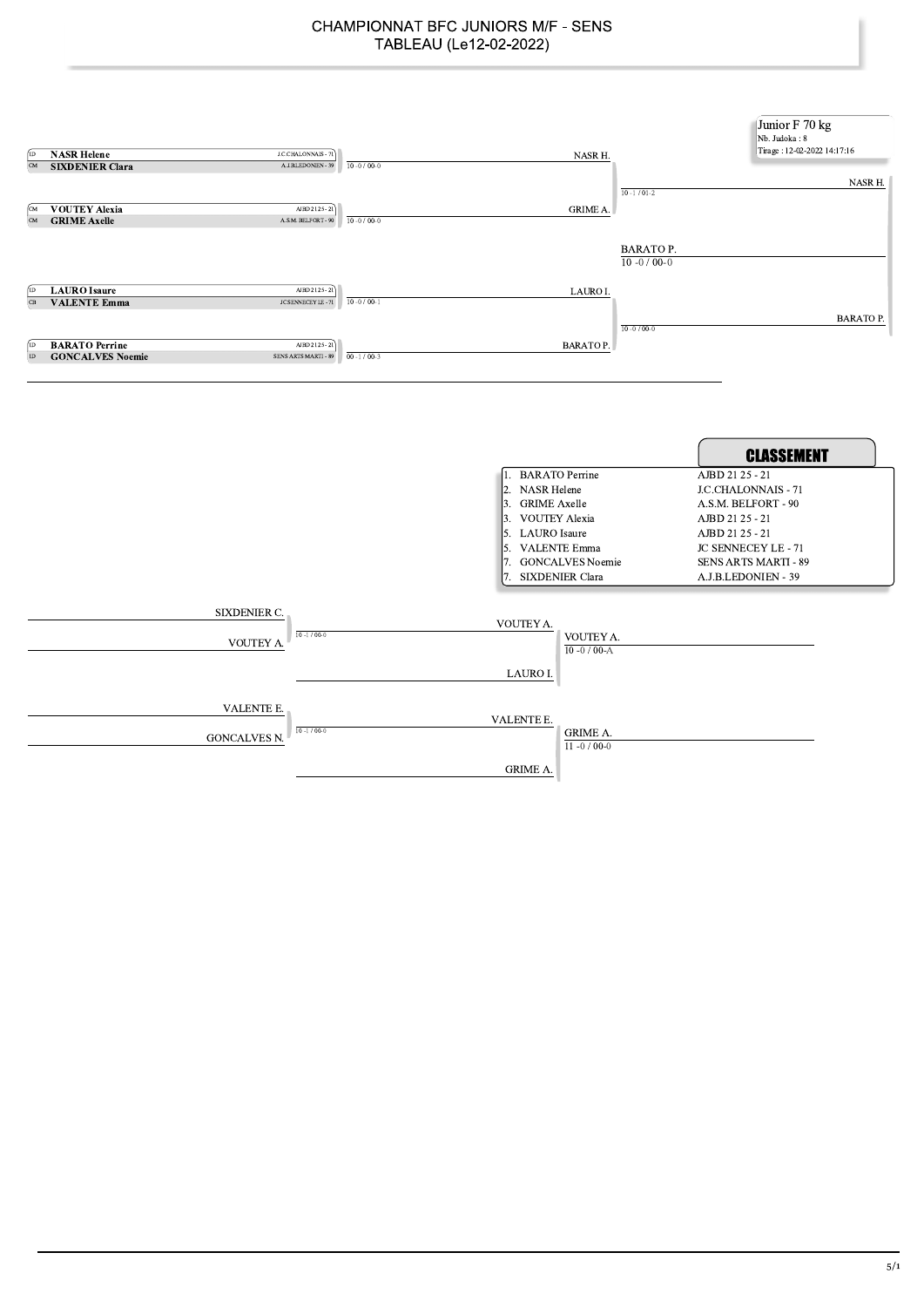Tirage: 12-02-2022 14:17:58

| <b>Poule 1 (78 kg)</b>    |                     |                      |          |                |   |              | Tapis 4        |                 |
|---------------------------|---------------------|----------------------|----------|----------------|---|--------------|----------------|-----------------|
| NOM et Prénom             | Comite              | Grade                |          | $\overline{2}$ | 3 | v            | P C            |                 |
| <b>PERONET Laura</b>      | J.C.CHALONNAIS - 71 | (1D)<br>- 1          |          | $11 - 0$       | X | 1            |                | 10 <sub>2</sub> |
|                           |                     |                      |          | $01 - 0$       |   |              |                |                 |
| OLCHOWICZ Suzanne-Natacha | AJBD 21 25 - 21     | $(CM)$ 2             | X        |                | X | $\mathbf{0}$ | $\overline{2}$ | - 3             |
|                           |                     |                      |          |                |   |              |                |                 |
| <b>COUTIER Justine</b>    | $D.C.O. - 21$       | (1D)<br>$\mathbf{3}$ | $10 - 1$ | $10 - 0$       |   | 2            | 20             | - 1             |
|                           |                     |                      | $00 - 0$ | $01 - 0$       |   |              |                |                 |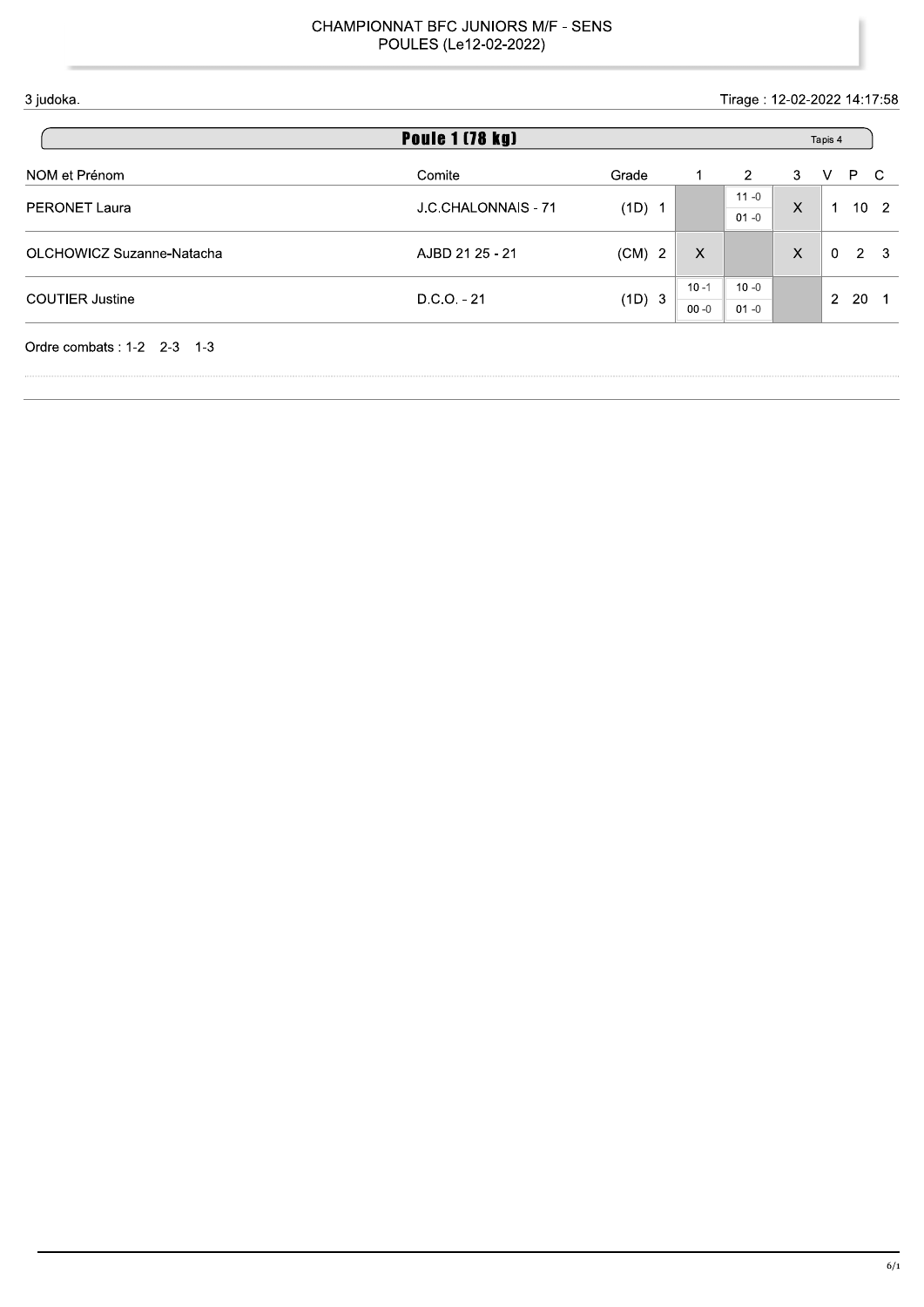Tirage: 12-02-2022 14:18:24

| <b>Poule 1 (+78 kg)</b> |                      |                        |          |          |   |   | Tapis 4         |             |     |
|-------------------------|----------------------|------------------------|----------|----------|---|---|-----------------|-------------|-----|
| NOM et Prénom           | Comite               | Grade                  |          | 2        | 3 | V | P.              | - C         |     |
| <b>SAPOR Eloise</b>     | J.C.DECIZOIS - 58    |                        |          | $10 - 0$ | X | 1 | 10 <sub>2</sub> |             |     |
|                         |                      | $(CM)$ 1               |          | $00 - 0$ |   |   |                 |             |     |
| <b>TREMEAUD Lucie</b>   | ALLIAN. DOJO 71 - 71 | (1D)<br>$\overline{2}$ |          | X        |   | X | $\Omega$        | $\mathbf 0$ | - 3 |
|                         |                      |                        |          |          |   |   |                 |             |     |
| <b>VOUTEY Lea</b>       | AJBD 21 25 - 21      |                        | $10 - 1$ | $10 - 0$ |   | 2 | -20             | - 1         |     |
|                         |                      | $(CM)$ 3               | $00 - 0$ | $00 - 0$ |   |   |                 |             |     |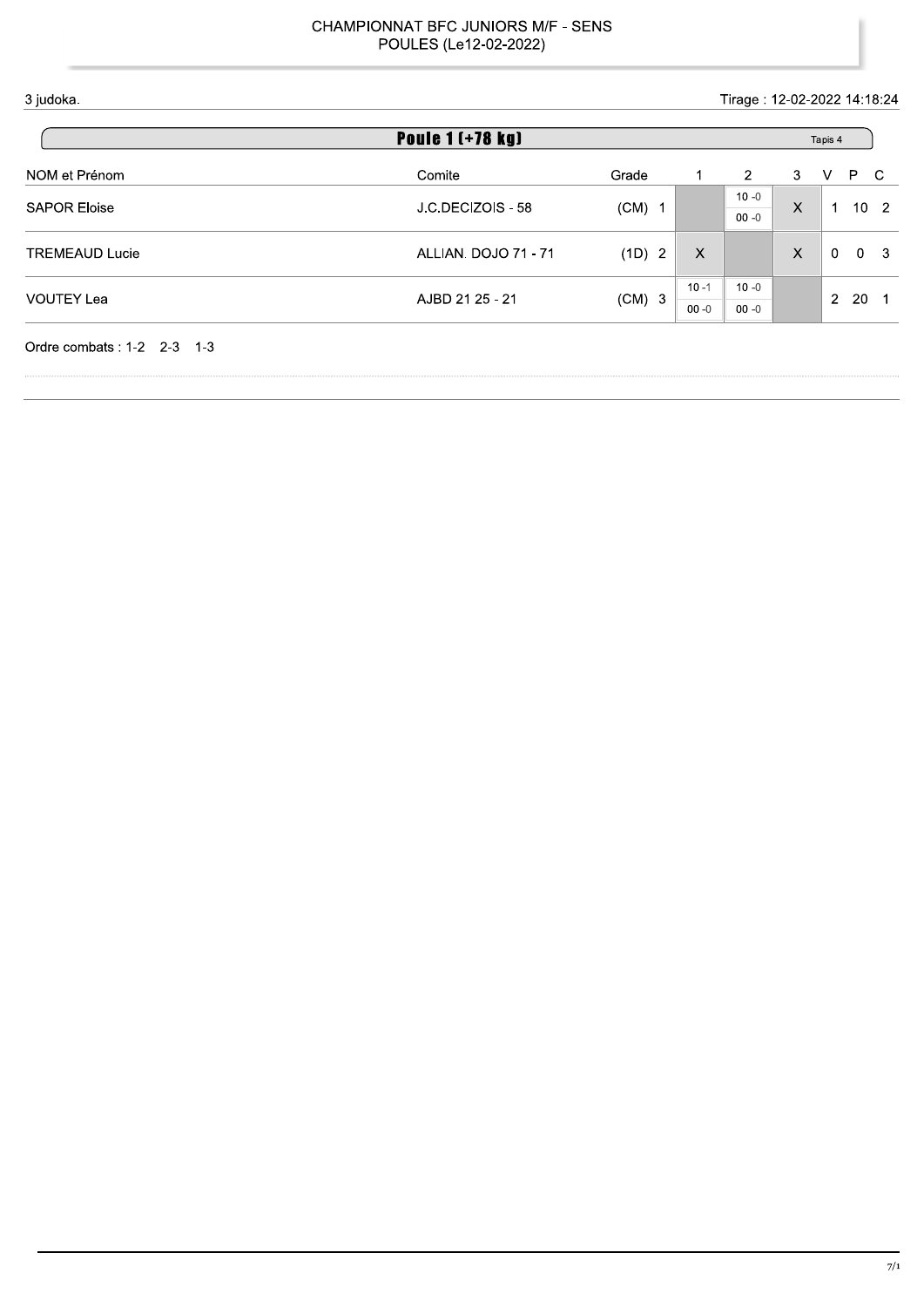Tirage: 12-02-2022 14:28:34

| <b>Poule 1 [100 kg]</b> |          |                    |          |          |          |          |                                                    |
|-------------------------|----------|--------------------|----------|----------|----------|----------|----------------------------------------------------|
| Comite                  | Grade    |                    | 2        | 3        | V        | P.       | -C                                                 |
| A.S.AMIC.VAUZEL - 58    | $(CV)$ 1 |                    | $\times$ | X        | $\Omega$ | $\Omega$ | $\mathbf{3}$                                       |
| AJBD 21 25 - 21         |          | $10 - 0$           |          | $10 - 0$ |          |          |                                                    |
|                         |          | $00 - 0$           |          | $00 - 0$ |          |          |                                                    |
| $D.C.O. - 21$           | $10 - 0$ |                    |          |          |          |          |                                                    |
|                         |          | $00 - 0$           |          |          |          |          |                                                    |
|                         |          | (1D) 2<br>$(CM)$ 3 |          | X        |          | -1       | Tapis 4<br>20 <sub>1</sub><br>2<br>10 <sub>2</sub> |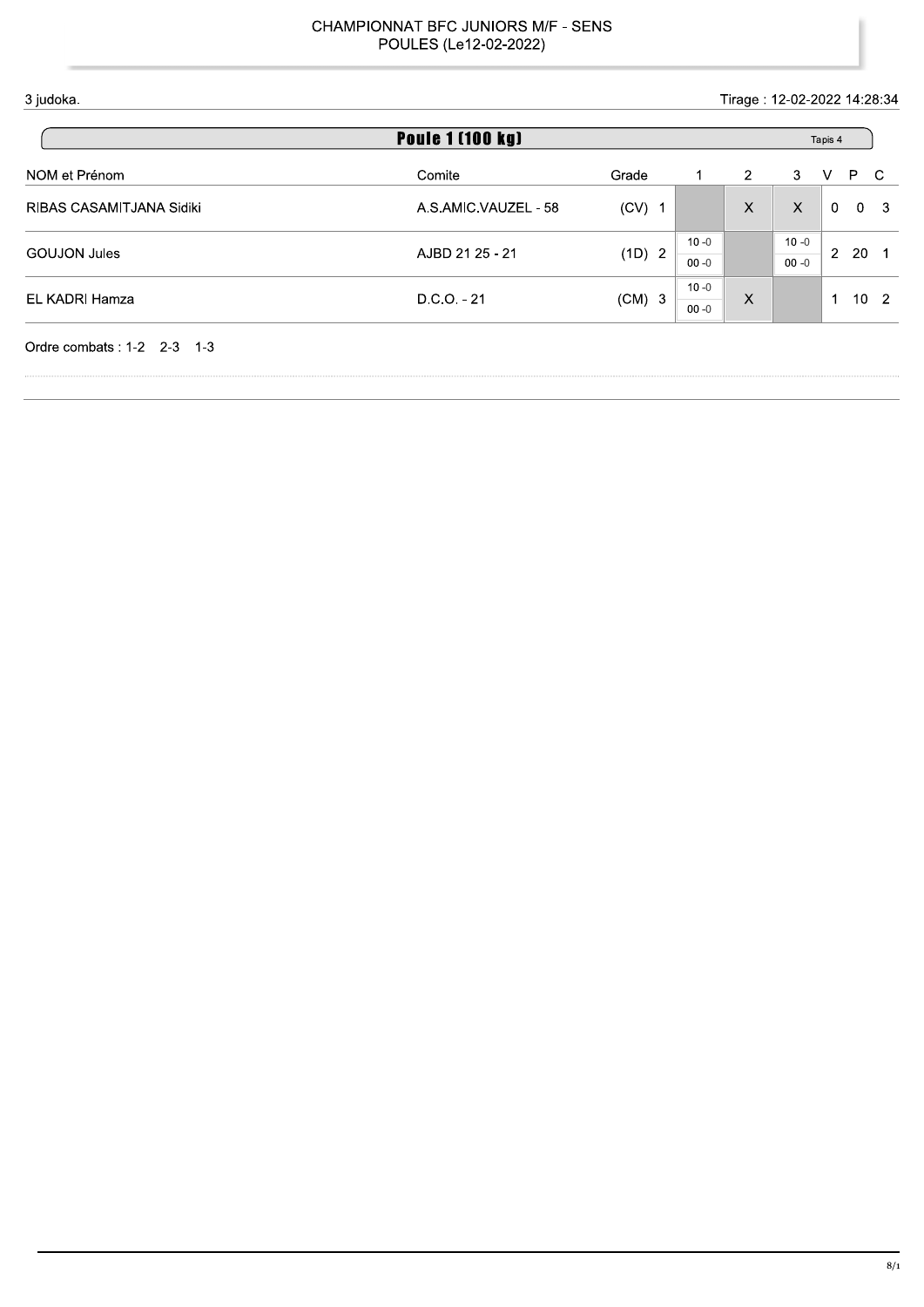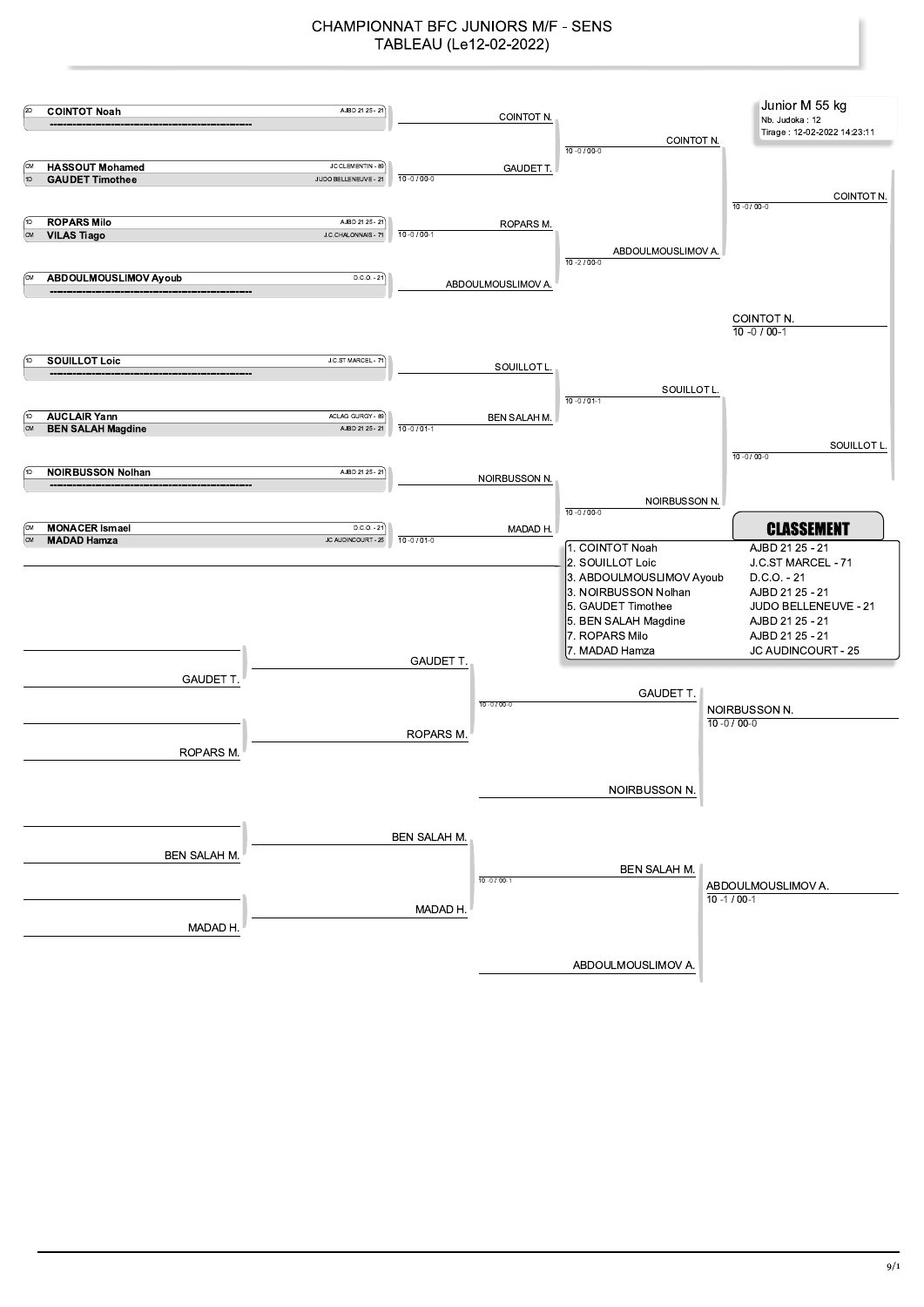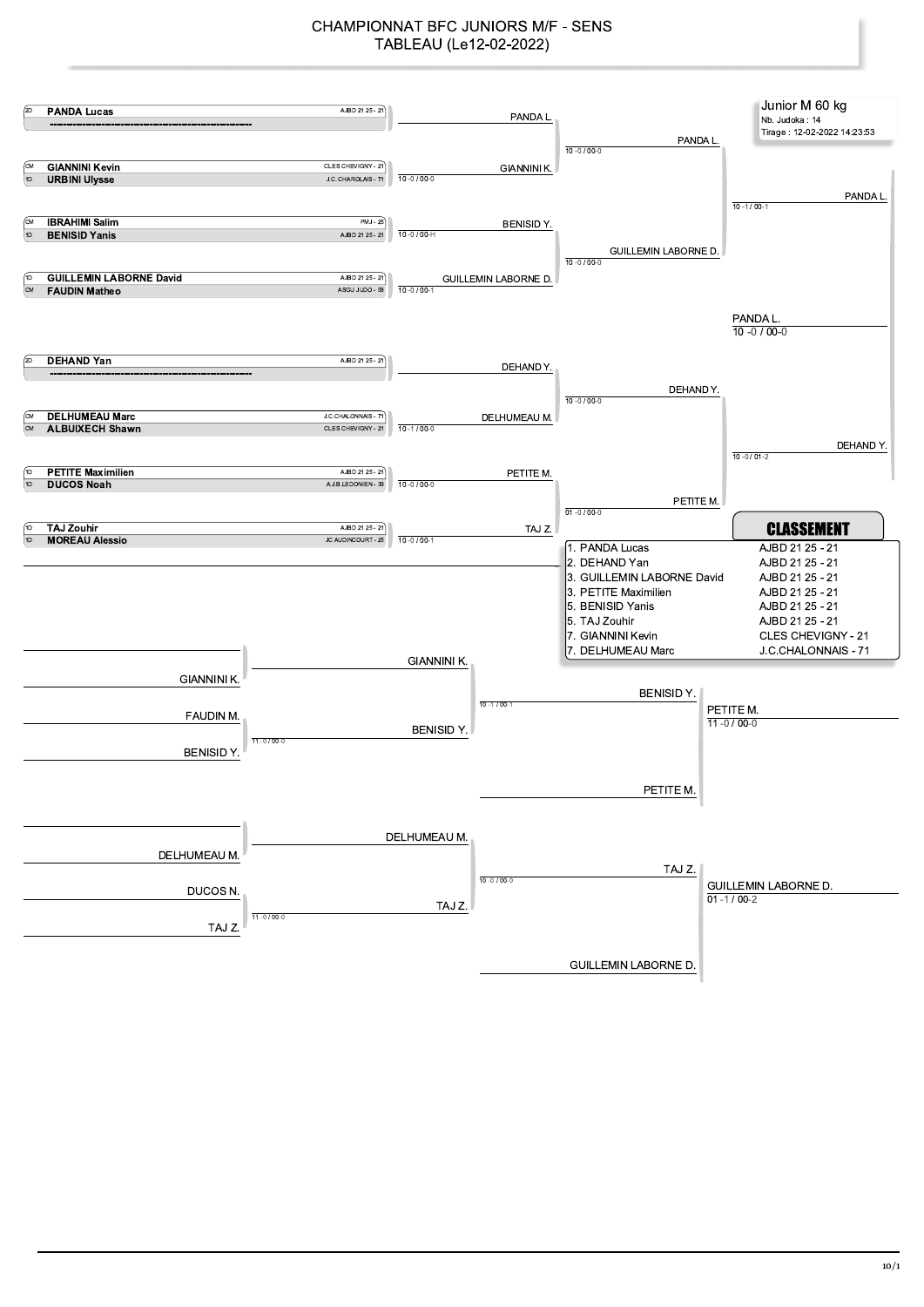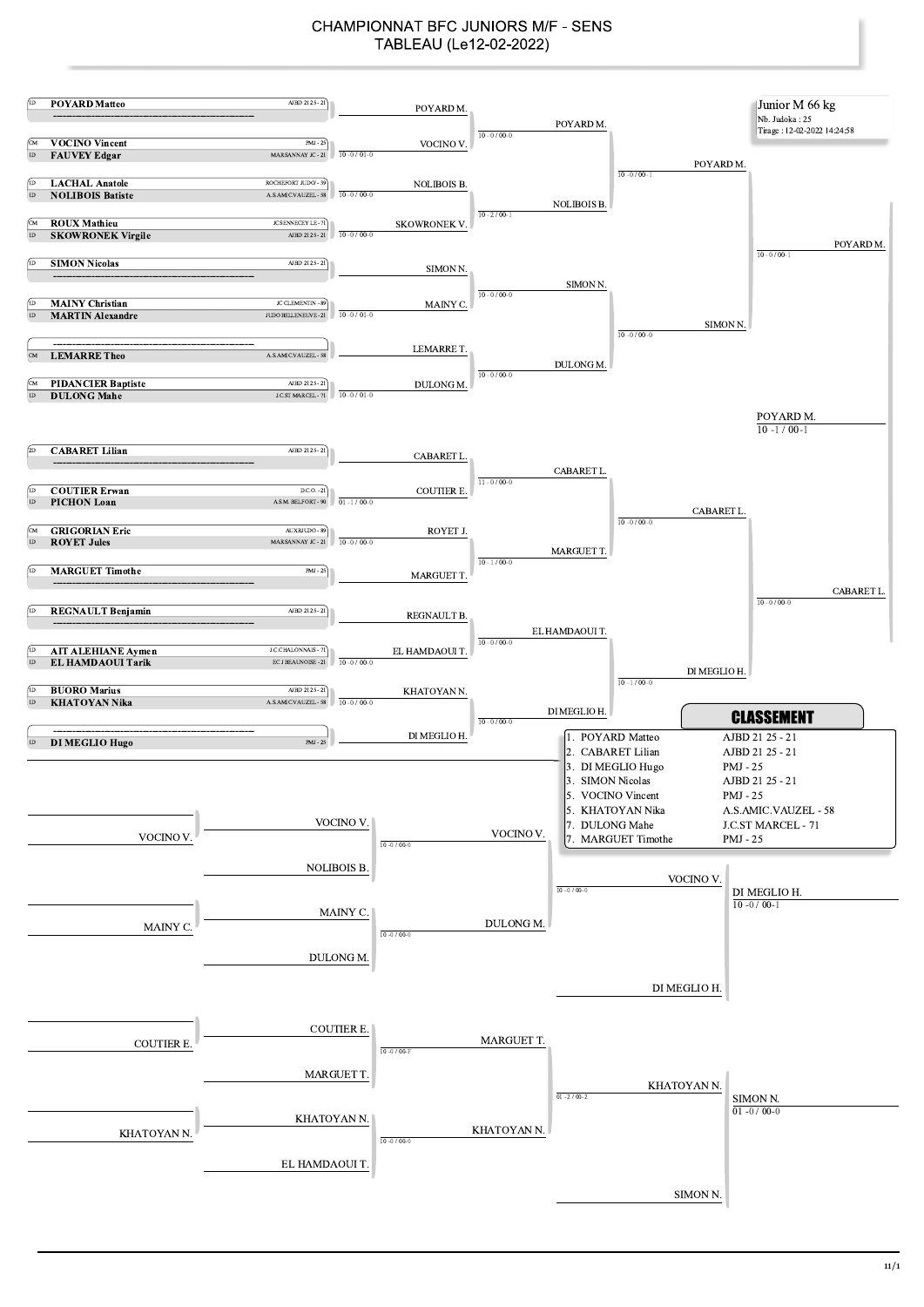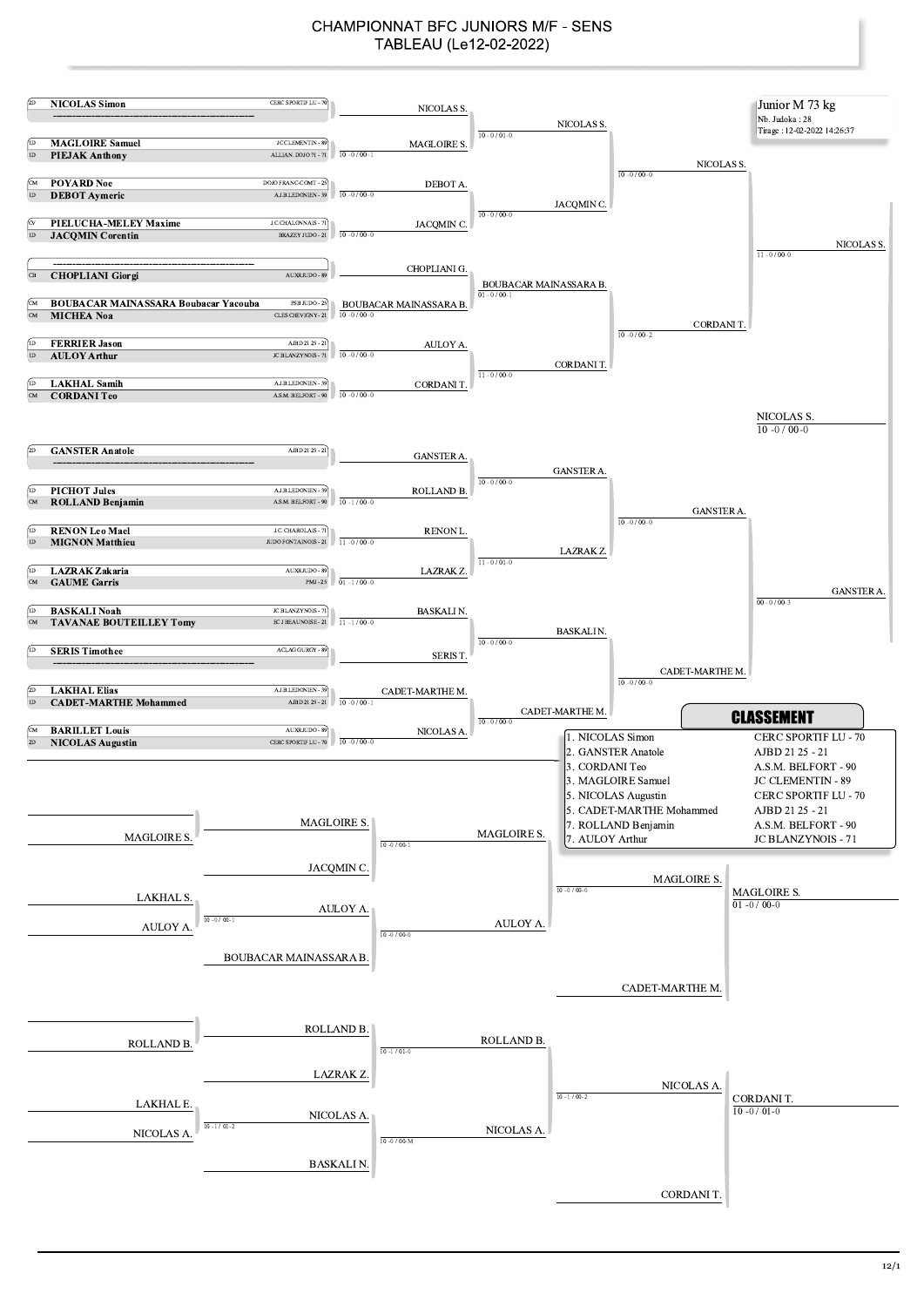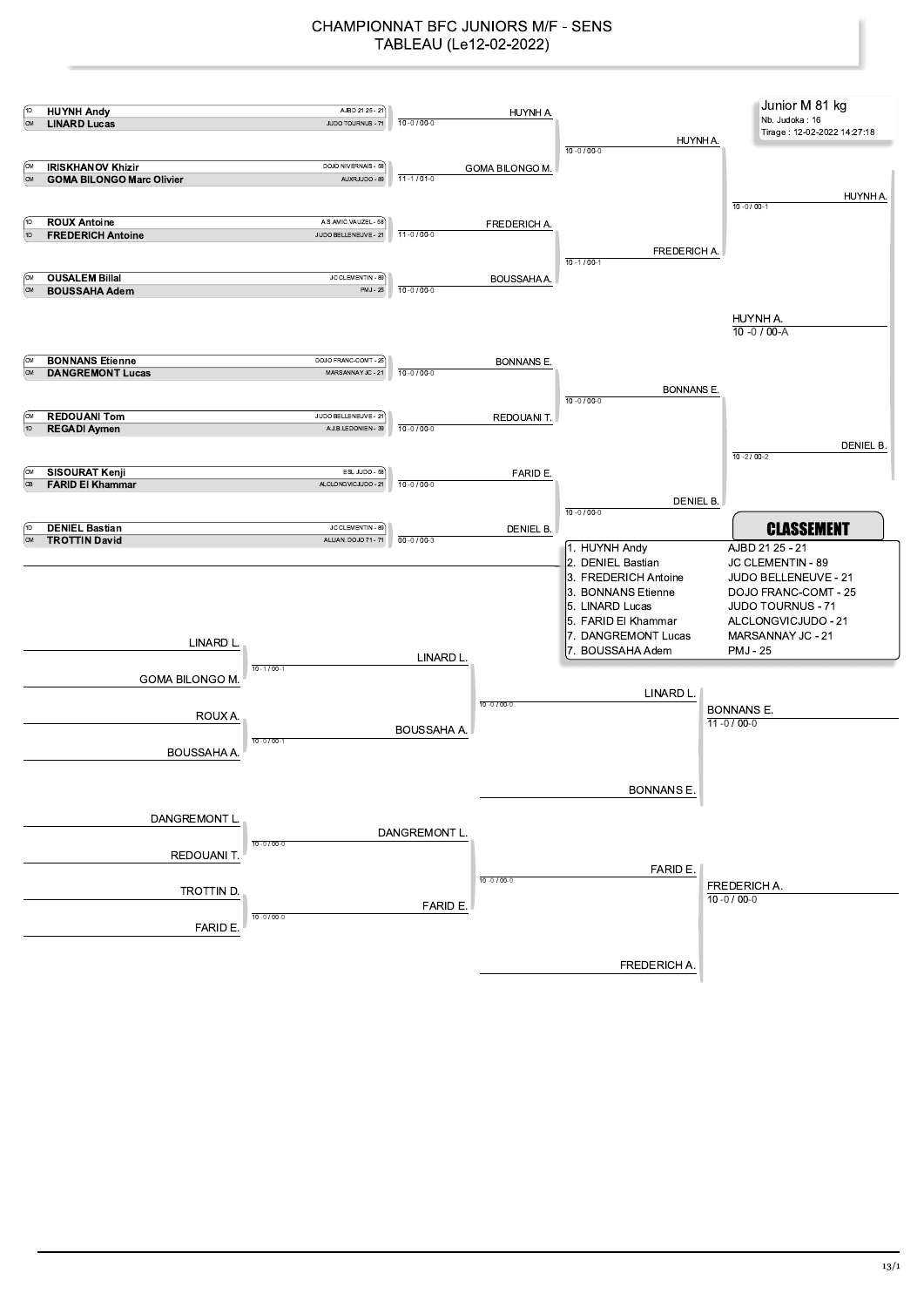Tirage: 12-02-2022 14:27:59

| <b>Poule 1 (90 kg)</b> |                               |          |          |                      |          |                | Tapis 4 |                |  |  |  |  |
|------------------------|-------------------------------|----------|----------|----------------------|----------|----------------|---------|----------------|--|--|--|--|
| NOM et Prénom          | Comite                        | Grade    |          | $\mathbf{2}^{\circ}$ | 3        | v              | P.      | C.             |  |  |  |  |
| RAQUIN Guilhem         | <b>CLES CHEVIGNY - 21</b>     | $(CM)$ 1 |          | $\times$             | X        | 0              | 0       | - 3            |  |  |  |  |
|                        | J.C. CHAROLAIS - 71<br>(1D) 2 |          |          | $10 - 0$             |          | $10 - 0$       |         |                |  |  |  |  |
| <b>BASSET Stephane</b> |                               |          | $00 - 0$ |                      | $00 - 0$ | $\overline{2}$ | 20      | - 1            |  |  |  |  |
| <b>HUILIER Franck</b>  |                               |          | $01 - 2$ | X                    |          |                | и       | $\overline{2}$ |  |  |  |  |
|                        | A.S.M. BELFORT - 90           | $(CM)$ 3 | $00 - 2$ |                      |          |                |         |                |  |  |  |  |

Ordre combats: 1-2 2-3 1-3

| <b>Poule 2 (90 kg)</b>        |                     |                                    |          |                      |          |                |          | Tapis 4         |                 |
|-------------------------------|---------------------|------------------------------------|----------|----------------------|----------|----------------|----------|-----------------|-----------------|
| NOM et Prénom                 | Comite              | Grade                              |          | $\overline{2}$       | 3        | $\overline{4}$ | V        | P.              | C.              |
| <b>COULON PAQUAUX Florian</b> | EC J BEAUNOISE - 21 | $(CM)$ 1                           |          | $10 - 0$<br>$01 - 0$ | X        | X              | 1        |                 | 10 <sub>3</sub> |
| <b>RENAUD Noah</b>            | J.C.DECIZOIS - 58   | $(CM)$ 2                           | X        |                      | X        | $\sf X$        | $\Omega$ |                 | $\overline{4}$  |
|                               |                     | (1D) 3<br><b>JC CLEMENTIN - 89</b> | $10 - 0$ | $10 - 0$             |          |                | 2        |                 |                 |
| <b>WANKO Denis</b>            |                     |                                    | $00 - 0$ | $00 - 0$             |          | $\times$       |          |                 | 20 2            |
|                               |                     |                                    | $10 - 0$ | $10 - 0$             | $10 - 1$ |                | 3        | 30 <sub>1</sub> |                 |
| <b>LAAOUNI Amine</b>          | AUXRJUDO - 89       | $(CM)$ 4                           | $00 - 1$ | $00 - 0$             | $00 - 0$ |                |          |                 |                 |